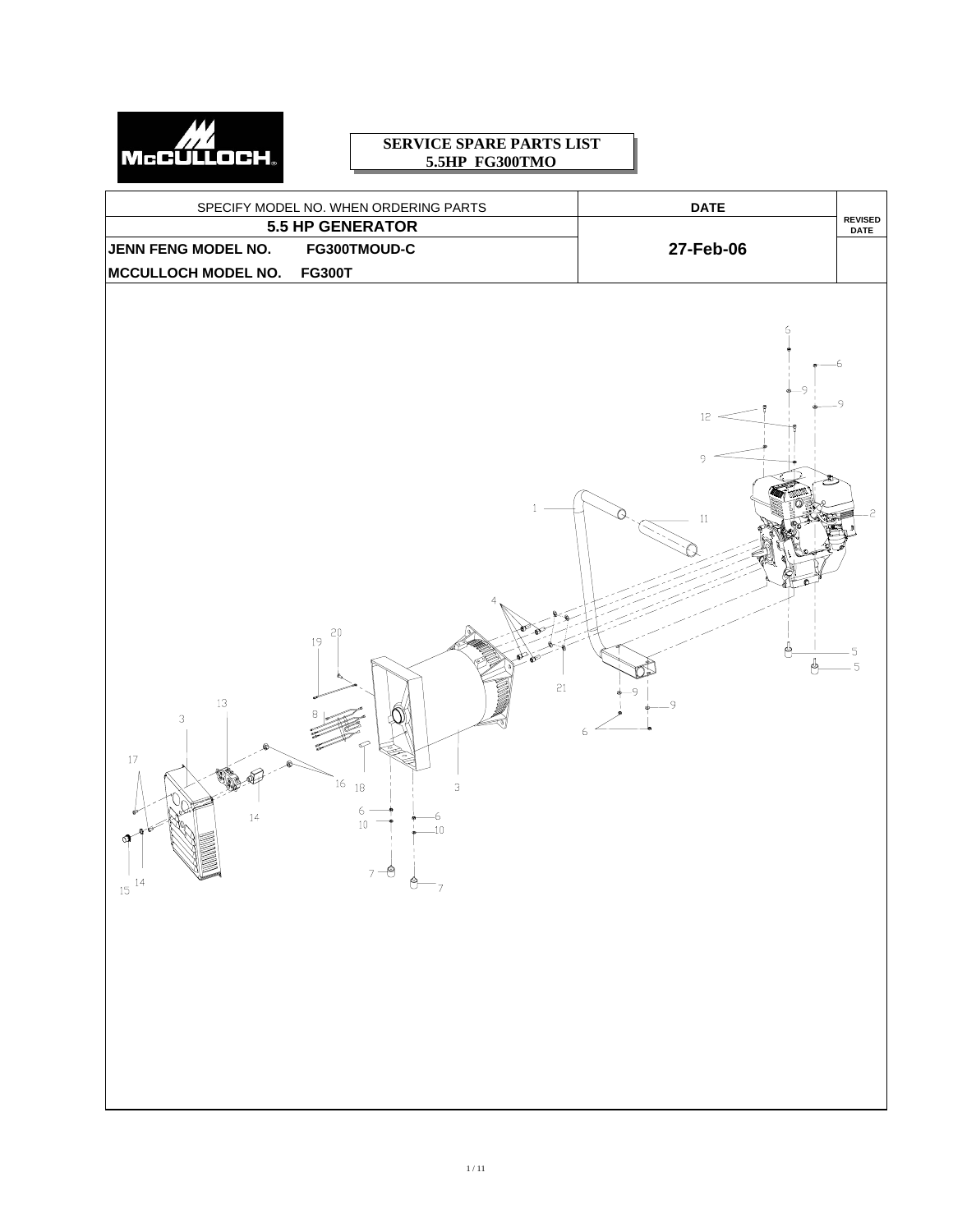## **5.5 HP GENERATOR**

### **PARTS LIST 5.5HP FG300TMO**

**JENN FENG MODEL NO. FG300TMOUD-C**

**Date:2006/02/**

| MCCULLOCH MODEL NO. FG300T |              |                |                                 |                |
|----------------------------|--------------|----------------|---------------------------------|----------------|
| No.                        |              | Parts No.      | <b>Description</b>              | <b>QTY</b>     |
| 1                          |              | 7005-FG3002    | <b>FRAME</b>                    | 1              |
| $\overline{2}$             |              | 7099-EC3003    | <b>ENGINE</b>                   | 1              |
| 3                          |              | 7265-EC3006    | <b>ALTERNATOR</b>               | 1              |
| $\overline{4}$             |              | 7SXDZ-08-25    | <b>HEXAGON BOLT</b>             | 4              |
| $\overline{5}$             | $\mathsf{A}$ | 7227-FG3009    | <b>ANTI-VIB. ISOLATOR MOUNT</b> | $\overline{2}$ |
| 6                          |              | <b>7NGZ-08</b> | <b>NYLON NUT</b>                | 6              |
| $\overline{7}$             | $\mathsf{A}$ | 7227-FG3008    | <b>ANTI-VIB. ISOLATOR MOUNT</b> | $\overline{2}$ |
| 8                          |              | 7010-EG3001    | <b>WIRE ASS'Y</b>               | 1              |
| 9                          |              | 7WFZ-08-24     | <b>WASHER</b>                   | 6              |
| 10                         |              | 7WFZ-08-16     | <b>WASHER</b>                   | $\overline{2}$ |
| 11                         |              | 7059-FG3001    | <b>HANDLE COVER</b>             | 1              |
| 12                         |              | 7SXDZ-08-35    | <b>SCREW</b>                    | $\overline{2}$ |
| 13                         |              | 7141-FG5701    | <b>DUPLEX</b>                   | 1              |
| 14                         |              | 7030-AT1403    | <b>CIRCUIT BREAKER</b>          | 1              |
| 15                         |              | 7077-AT1401    | <b>DUSTPROOF COVER</b>          | 1              |
| 16                         |              | 7NGZ-04        | <b>NYLON NUT</b>                | $\overline{2}$ |
| 17                         |              | 7SGAZ-04-10    | <b>SCREW</b>                    | $\overline{2}$ |
| 18                         |              | 7059-FG5701    | <b>TUBE</b>                     | $\overline{2}$ |
| 19                         |              | 7010-FG3008    | <b>GROUNDING STRAP</b>          | 1              |
| 20                         |              | 7SVAZ-05-10    | <b>SCREW</b>                    | 1              |
| 21                         |              | 7WSZ-08        | <b>SPRING WASHER</b>            | $\overline{4}$ |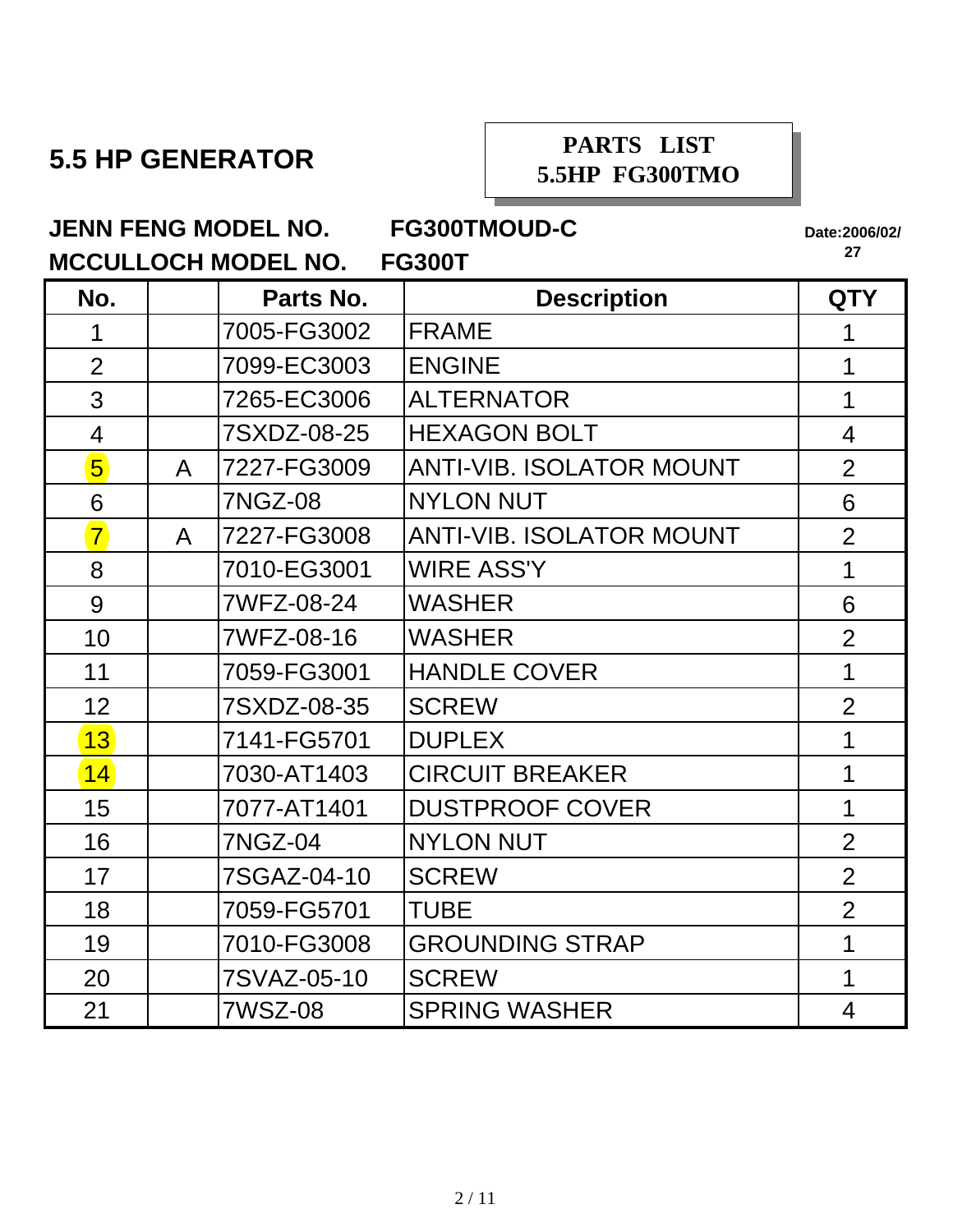

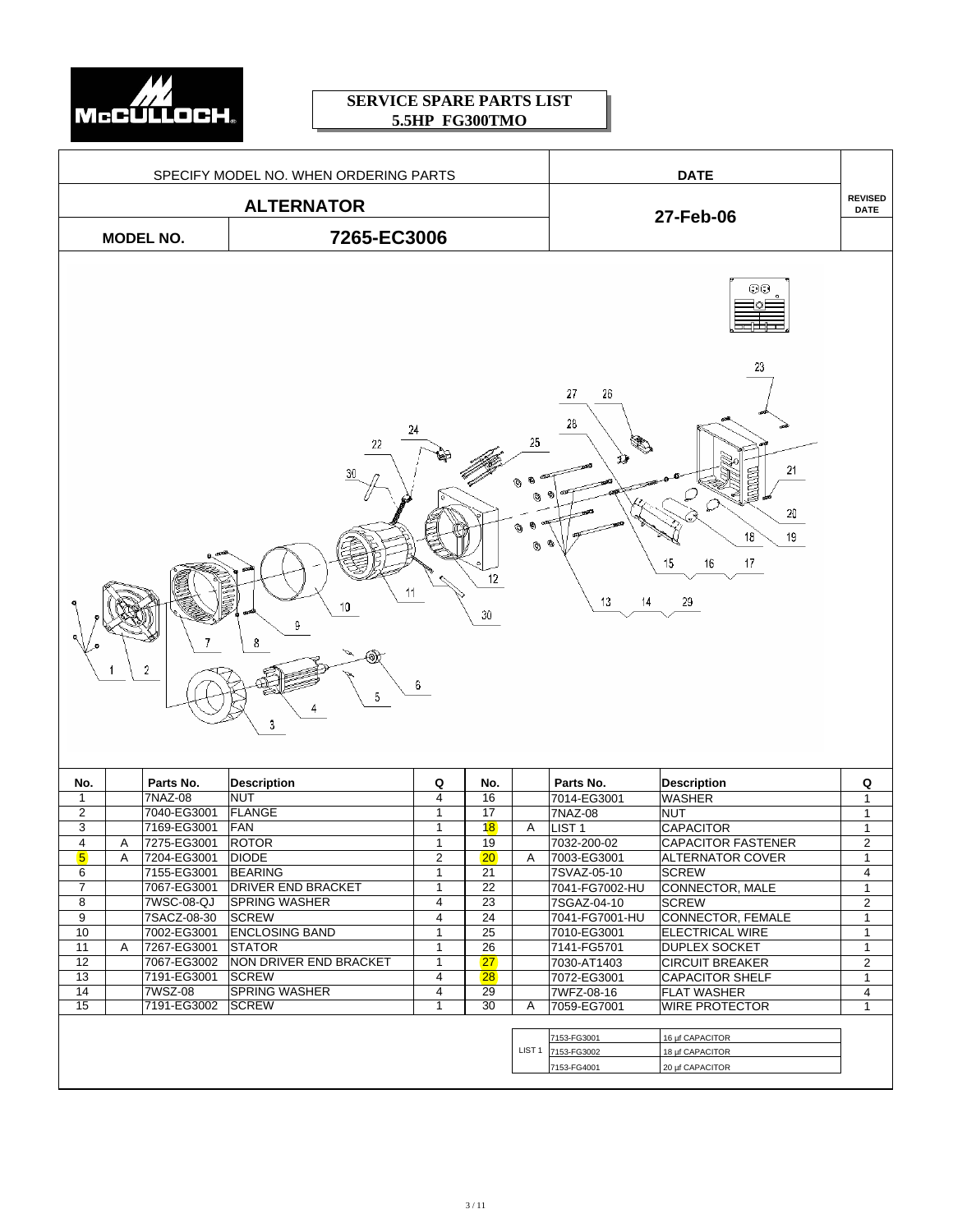

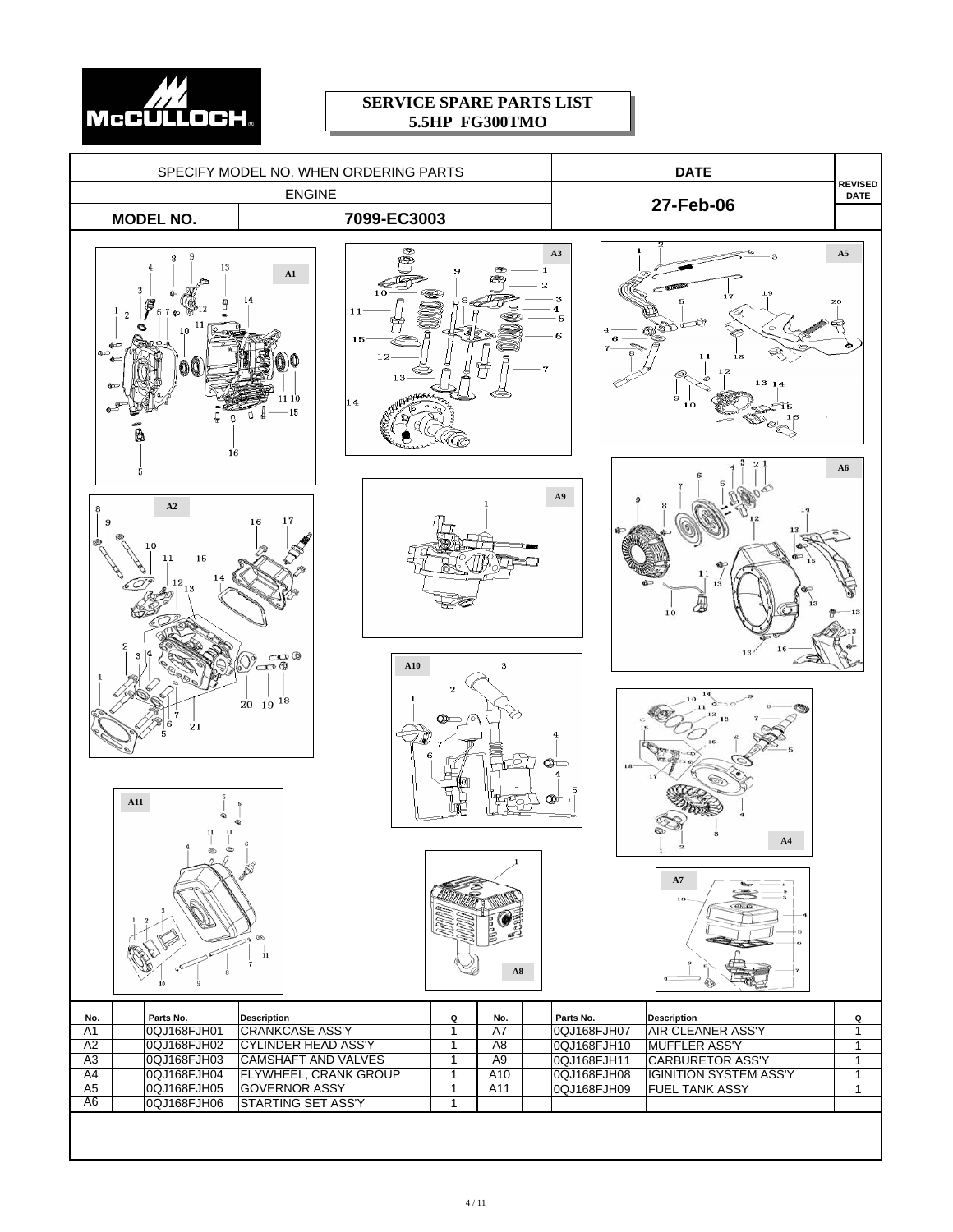



| Α1             |   | 0QJ168FJH01    | <b>CRANKCASE ASS'Y</b>        |                |
|----------------|---|----------------|-------------------------------|----------------|
| No.            |   | Parts No.      | <b>Description</b>            | Q              |
| 1              |   | 0B01070803264  | <b>BOLT</b>                   | 6              |
| 2&11           |   | 014132K14F000  | COVER, CRANK CASE             | 1              |
|                |   | 0B12016620553  | <b>BEARING</b>                | $\overline{2}$ |
| 3              | A | 026132K07F000  | <b>SEAL-OIL FILL/DIPSTICK</b> | $\overline{2}$ |
| $\overline{4}$ |   | 014216 K07F000 | ENGINE OIL DIPSTICK           | 1              |
| 5 <sup>1</sup> |   | 026131K07F000  | OIL FILL CAP                  | 1              |
| 6              |   | 026218J01F000  | GUIDE, DOWEL                  | $\overline{2}$ |
| 7              | A | 026201K07F000  | GASKET, CRANKCASE             | 1              |
| 8              |   | 0B01070601264  | <b>BOLT</b>                   | $\overline{2}$ |
| $\overline{9}$ | A | 026350K14F000  | LOW OIL LEVEL SENSOR ASS'Y    | 1              |
| 10             | A | 026133K07F000  | OIL SEAL                      | $\overline{2}$ |
| 11&14          |   | 0B12016620553  | <b>BEARING</b>                | $\overline{2}$ |
|                |   | 026001K14F001  | <b>CRANKCASE ASSY</b>         | 1              |
| 12             |   | 026204L01F000  | SEAL-DRAIN PLUG               | $\overline{2}$ |
| 13             |   | 026202L01F000  | OIL DRAIN PLUG                | $\overline{2}$ |
| 15             |   | 0B01090602564  | <b>BOLT</b>                   | 1              |
| 16             |   | 026208J01F000  | GUIDE, DOWEL                  | $\overline{2}$ |



| A2             | 0QJ168FJH02 |               | <b>CYLINDER HEAD ASS'Y</b>                          |                |
|----------------|-------------|---------------|-----------------------------------------------------|----------------|
| No.            |             | Parts No.     | <b>Description</b>                                  | Q              |
| 1              | A           | 030707K07F000 | GASKET, CYLINDER HEAD                               | 1              |
| $\overline{2}$ |             | 0B01070806064 | <b>BOLT, CYLINDER HEAD</b>                          | 4              |
| 3              | B           | 030110K07F000 | <b>SEAT, INTAKE VALVE</b>                           | $\mathbf{1}$   |
| $\overline{4}$ | B           | 030109K07F000 | <b>GUIDE, INTAKE VALVE</b>                          | $\mathbf{1}$   |
| 5              | B           | 030206K07F000 | <b>SEAT. EXHAUST VALVE</b>                          | $\mathbf{1}$   |
| 6              | B           | 030207K07F000 | GUIDE, EXHAUST VALVE                                | $\overline{1}$ |
| $\overline{7}$ | B           | 030216K07F000 | <b>WASHER, STOPPER</b>                              | $\mathbf{1}$   |
| 13             | B           | 030501K07F000 | <b>CYLINDER HEAD</b>                                | $\overline{1}$ |
|                |             |               | CAN'T BUY NO. 3-7, 13 SOLELY. (PLS PURCHASE NO. 21) |                |
| 21             |             | 030730K07F000 | <b>CYLINDER HEAD</b>                                | 1              |
| 8              |             | 0B04070610064 | <b>NUT</b>                                          | $\overline{2}$ |
| 9              |             | 030520K07F000 | <b>BOLT, INTAKE PIPE</b>                            | $\overline{2}$ |
| 10             | A           | 030715K07F000 | GASKET                                              | 1              |
| 11             |             | 030516K07F000 | HEAT INSULATOR, CARB                                | 1              |
| 12             | A           | 030715K07F001 | GASKET                                              | 1              |
| 14             | A           | 030702K07F000 | GASKET, VAVEL COVER                                 | 1              |
| 15             | A           | 030700K07F000 | <b>VALVE COVER</b>                                  | 1              |
| 16             |             | 0B01090601464 | <b>BOLT</b>                                         | 4              |
| 17             | A           | 030506G15F910 | <b>SPARK PLUG</b>                                   | 1              |
| 18             |             | 0B04000812564 | <b>NUT</b>                                          | $\overline{2}$ |
| 19             |             | 030521K07F000 | <b>BOLT, EXHAUST PIPE</b>                           | $\overline{2}$ |
| 20             |             | 036101K07F000 | GASKET, EXHAUST                                     | 1              |
|                |             |               |                                                     |                |

 $\overline{\phantom{a}}$ 

**DATE 27-Feb-06**

**REVISION**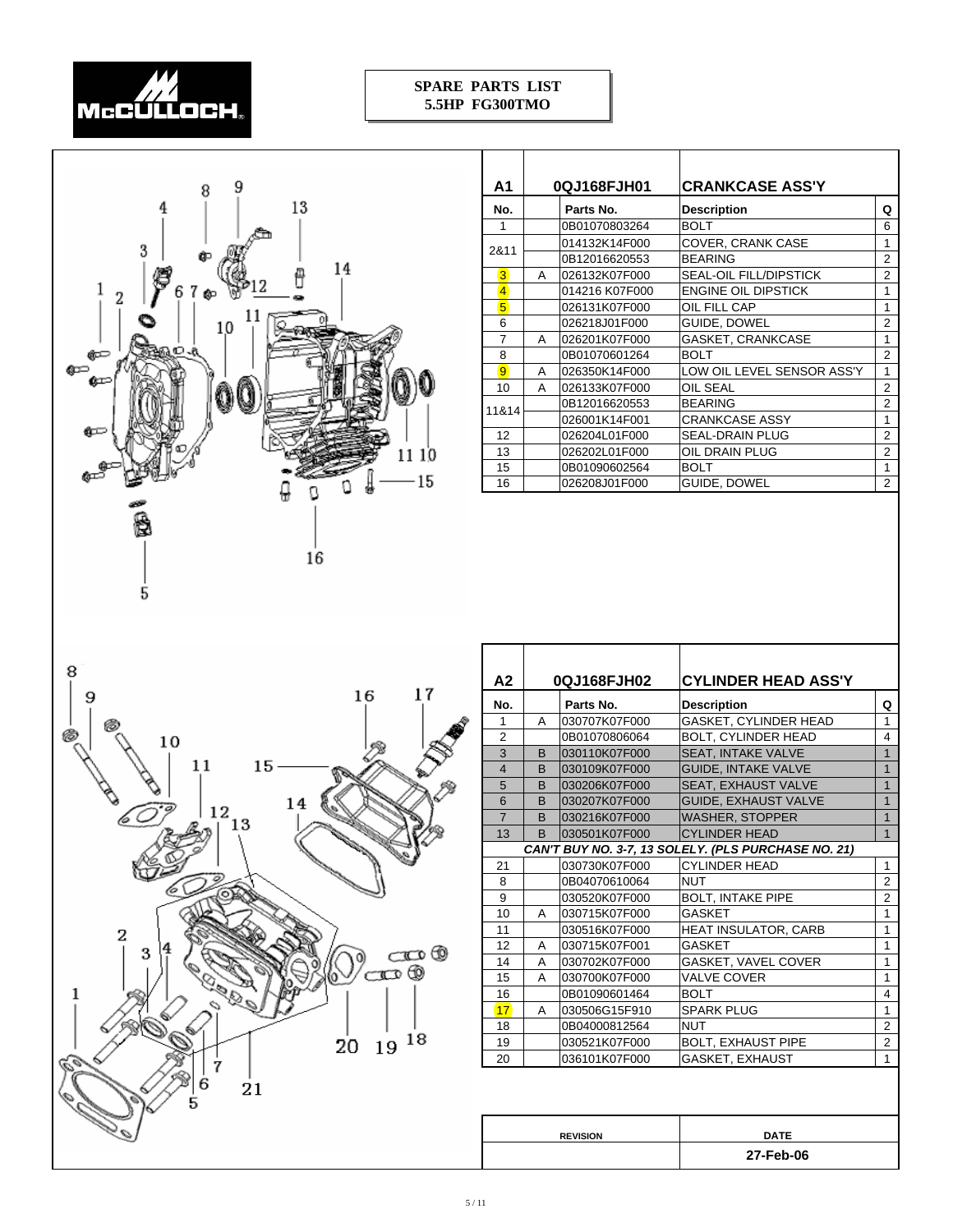



| А3             | 0QJ168FJH03 |               | <b>CAMSHAFT AND VALVES</b>           |                |
|----------------|-------------|---------------|--------------------------------------|----------------|
| No.            |             | Parts No.     | <b>Description</b>                   | Q              |
|                |             | 030302L01F000 | ADJUSTING NUT, VALVE CLEARANCE       | $\overline{2}$ |
| $\overline{2}$ |             | 030313Q01F000 | PIVOT, ROCKER ARM                    | $\overline{2}$ |
| 3              |             | 030301K07F000 | ROCKER ARM                           | $\overline{2}$ |
| $\overline{4}$ |             | 030214K07F000 | VALVE ROTATOR, EXHAUST               | 1              |
| 5              |             | 030203K07F000 | UPPER RETAINER, EXHAUST VALVE SPRING | 1              |
| 6              |             | 030101K07F930 | SPRING, VALVE                        | 2              |
| 7              |             | 030201K07F000 | VALVE, EXHAUST                       | 1              |
| $\overline{8}$ |             | 030231K07F000 | GUIDE PLATE, CONNECTING STUD         | 1              |
| 9              | A           | 030230K07F000 | <b>PUSH ROD</b>                      | 2              |
| 10             |             | 030106K07F000 | UPPER RETAINER, INTAKE VALVE SPRING  | 1              |
| 11             |             | 030303Q01F930 | ADJUSTING STUD, VALVE CLEARANCE      | 2              |
| 12             |             | 030103K07F000 | VALVE, INTAKE                        | 1              |
| 13             |             | 030312K07F000 | <b>VALVE LIFTER</b>                  | 2              |
| 14             | A           | 030400K07F000 | <b>CAMSHAFT</b>                      | 1              |
| 15             |             | 030104K07F000 | OIL SEAL, VALVE                      | 1              |



| Α4             | 0QJ168FJH04  |                 | <b>FLYWHEEL, CRANSHAFT, PISTON AND ROD</b>        |                |
|----------------|--------------|-----------------|---------------------------------------------------|----------------|
| No.            | Parts No.    |                 | <b>Description</b>                                | Q              |
| 1              |              | 015230K07F000   | NUT. CLAMP                                        | 1              |
| $\overline{2}$ |              | 017403K07F000   | <b>STARTER CUP</b>                                | 1              |
| 3              |              | 034381K07F000   | <b>FAN</b>                                        | 1              |
| $\overline{4}$ |              | 034309K07F000   | <b>FLYWHEEL</b>                                   | 1              |
| 5              | A            | 015116Q01F000   | <b>KEY</b>                                        | 1              |
| 6              |              | 015250K07F000   | DRIVEN GEAR, ADJUSTING                            | $\mathbf{1}$   |
| $\overline{7}$ |              | 015200K14F000   | <b>CRANKSHAFT</b>                                 | 1              |
| 8              |              | 015232K07F000   | <b>GEAR, CRANKSHAFT TIMING</b>                    | $\mathbf{1}$   |
| 9              | A            | 015106K07F000   | <b>CIRCLIP, PISTON PIN</b>                        | $\overline{2}$ |
| 10             | A            | 015100K07F000   | <b>PISTON</b>                                     | $\mathbf{1}$   |
| 11             | <sub>R</sub> | 015103K07F000   | <b>RING, FIRST</b>                                | $\overline{1}$ |
| 12             | <sub>B</sub> | 015104K07F000   | RING, SECOND                                      | $\mathbf{1}$   |
|                |              |                 | CAN'T BUY NO. 11-12 SOLELY. (PLS PURCHASE NO. 13) |                |
| 13             | A            | 015300K07F000   | RING SET COMPLETE                                 | 1              |
| 14             | A            | 015105K07FF10   | PIN. PISTON                                       | 1              |
| 15             | в            | 015131K07F000   | <b>ROD, CONNECTING</b>                            | $\mathbf{1}$   |
| 16             | <sub>B</sub> | 015133L01F000   | <b>BOLT, CONNECTING ROD</b>                       | $\overline{2}$ |
| 17             | <sub>B</sub> | 015132K07F000   | <b>COVER, CONNECTING ROD</b>                      | $\overline{1}$ |
|                |              |                 | CAN'T BUY NO. 15-17 SOLELY. (PLS PURCHASE NO. 18) |                |
| 18             |              | 015130K07F000   | <b>CONNECTING ROD ASSY</b>                        | $\mathbf{1}$   |
|                |              |                 |                                                   |                |
|                |              |                 |                                                   |                |
|                |              |                 |                                                   |                |
|                |              |                 |                                                   |                |
|                |              |                 |                                                   |                |
|                |              | <b>REVISION</b> | <b>DATE</b>                                       |                |
|                |              |                 | 27-Feb-06                                         |                |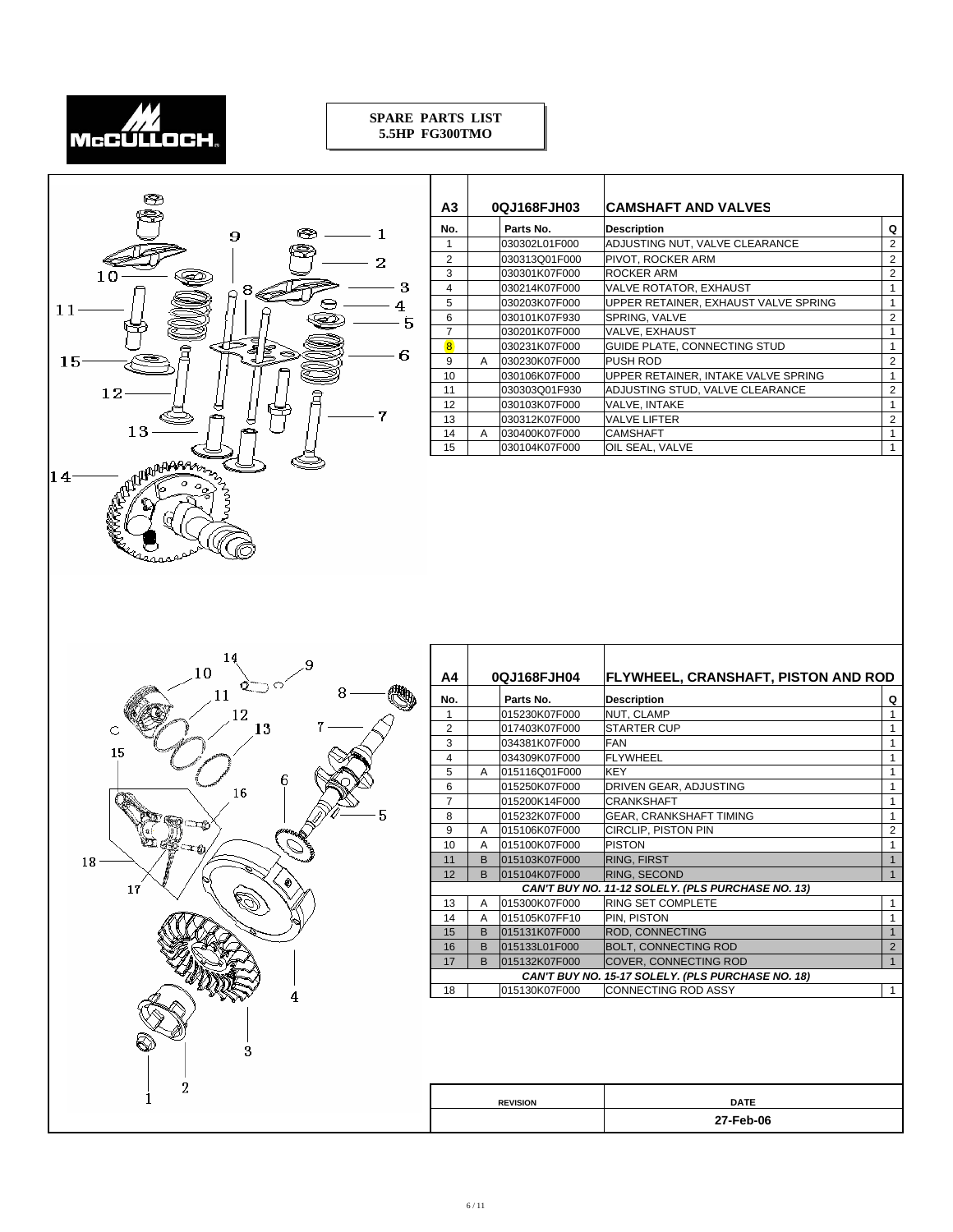



| А5        |   | 0QJ168FJH05   | <b>GOVERNOR COMPONENTS</b> |                |
|-----------|---|---------------|----------------------------|----------------|
| No.       |   | Parts No.     | <b>Description</b>         | Q              |
| 1         |   | 017581K07F000 | <b>ARM</b>                 | 1              |
| 2         |   | 017594K07F000 | <b>GOVERNOR LINK</b>       | 1              |
| 3         | Α | 017593K07F000 | ANTI-RATTLE SPRING         | 1              |
| 4         |   | 0B04070610064 | <b>NUT</b>                 | 1              |
| 5         | A | 017589Q01F920 | <b>BOLT, SQUARE</b>        | 1              |
| 6         |   | 017585K07F000 | SPACER 2                   | 1              |
| 7         |   | 017590Q01F000 | <b>CIRCLIP</b>             | 1              |
| 8         |   | 017582K07F000 | <b>CROSS SHAFT/FORK</b>    | 1              |
| 9         |   | 017584L01F000 | SPACER 1                   | 1              |
| 10        |   | 017627K07F000 | PIN                        | 1              |
| 11        |   | 026146L01F000 | <b>CIRCLIP</b>             | 1              |
|           |   | 017587K07F000 | GOVERNOR GEAR              | 1              |
|           |   | 017588K07F000 | <b>GOVERNOR WEIGHT</b>     | $\overline{2}$ |
| $12 - 16$ |   | 017591K07F000 | <b>PIN</b>                 | $\mathcal{P}$  |
|           |   | 017586K07F000 | SPACER <sub>3</sub>        | 1              |
|           |   | 017583K07F000 | COVER, PUSH ROD            | 1              |
| 17        |   | 017592K11F000 | GOVERNOR SPRING            | 1              |
| 18        |   | 0B01090601064 | <b>BOLT</b>                | $\overline{2}$ |
| 19        |   | 017550K11F000 | SPEED ADJUSTMENT BRACKET   | 1              |
| 20        |   | 0B01090602064 | <b>BOLT</b>                | 1              |



| Α6       | 0QJ168FJH06   | <b>STARTING SET ASS'Y</b> |                |
|----------|---------------|---------------------------|----------------|
| No.      | Parts No.     | <b>Description</b>        | Q              |
|          | 017180K07F000 | <b>SCREW</b>              | 1              |
|          | 017156K07F000 | <b>CIRCLIP</b>            | 1              |
|          | 017157K07F000 | PLATE, GUIDE              | 1              |
|          | 017158K07F000 | <b>PAWL</b>               | $\overline{2}$ |
|          | 017162K07F000 | SPRING, PRESSURE          | 2              |
| $1 - 11$ | 017155K07F000 | <b>STARTER PULLEY</b>     | $\mathbf{1}$   |
|          | 017152K07F000 | <b>STARTER SPRING</b>     | $\mathbf{1}$   |
|          | 0B01090608064 | <b>BOLT</b>               | 3              |
|          | 017170K14F001 | <b>COVER, STARTING</b>    | 1              |
|          | 017160K07F000 | ROPE, STARTING            | 1              |
|          | 017159K07F000 | <b>HANDLE</b>             | 1              |
| 12       | 017187K07F000 | <b>COWLING</b>            | 1              |
| 13       | 0B01090601064 | <b>BOLT</b>               | 6              |
| 14       | 017176K07F000 | PLATE 1, DIVERSION        | 1              |
| 15       | 0B01090601464 | <b>BOLT</b>               | 1              |
| 16       | 017178K07F001 | PLATE 2, DIVERSION        | 1              |

Т

#### *PARTS 1-11 NOT AVAILABLE SEPARATELY - MUST PURCHASE COMPLETE STARTER*

#### **STARTER ASSY PART NUMBER: 7228-EG3003**

| <b>DATE</b> |
|-------------|
| 27-Feb-06   |
|             |

Τ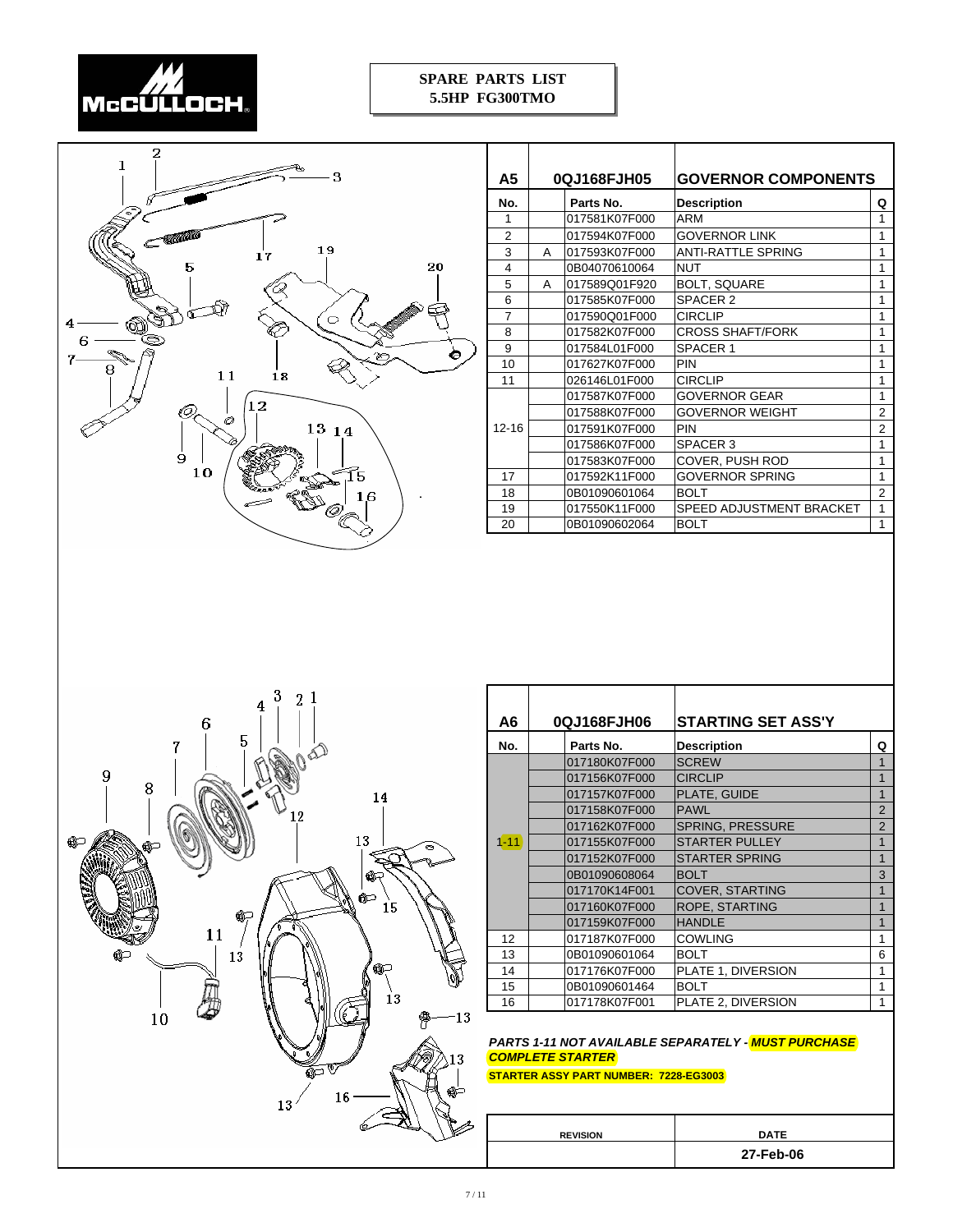

|                      |    | 0QJ168FJH07   | <b>AIR CLEANER ASS'Y</b>    |                |
|----------------------|----|---------------|-----------------------------|----------------|
| u,<br>- 1            |    | Parts No.     | Description                 | Q              |
| حد≅<br>2             | B  | 037203K07F000 | <b>NUT</b>                  | 1              |
| 3<br>10 <sub>1</sub> | B  | 037201K07F000 | <b>CLAMP</b>                | $\mathbf{1}$   |
| <b>CELED</b>         | B  | 037202K07F000 | <b>SEAL, CLAMP</b>          | $\mathbf{1}$   |
| 4                    | B  | 037101K17F000 | COVER, AIR CLEANER          | $\mathbf{1}$   |
|                      | B) | 037102K07F000 | ELEMENT, AIR CLEANER        | $\overline{1}$ |
|                      | B  | 037103K07F000 | <b>ELEMENT SUPPORT GRID</b> | $\mathbf{1}$   |
| 5                    | B  | 037300K07F000 | COVER, UPPER BODY           | $\overline{1}$ |
| 6                    | Α  | 037000K17F000 | AIR CLEANER ASS'Y           | $\mathbf{1}$   |
|                      | Α  | 037113K07F000 | SEAL, AIR CLEANER           | $\mathbf{1}$   |
|                      |    | 026400K07F000 | <b>BREATHER TUBE</b>        | $\mathbf{1}$   |
| 8<br>7               |    |               |                             |                |
|                      |    | 036000K17F000 | <b>MUFFLER ASS'Y</b>        |                |
| 1                    |    | Parts No.     | <b>Description</b>          | Q              |
|                      |    | 036000K17F000 | MUFFLER ASSY                | $\mathbf{1}$   |
|                      |    |               |                             |                |
|                      |    |               |                             |                |
|                      |    |               | <b>DATE</b><br>27-Feb-06    |                |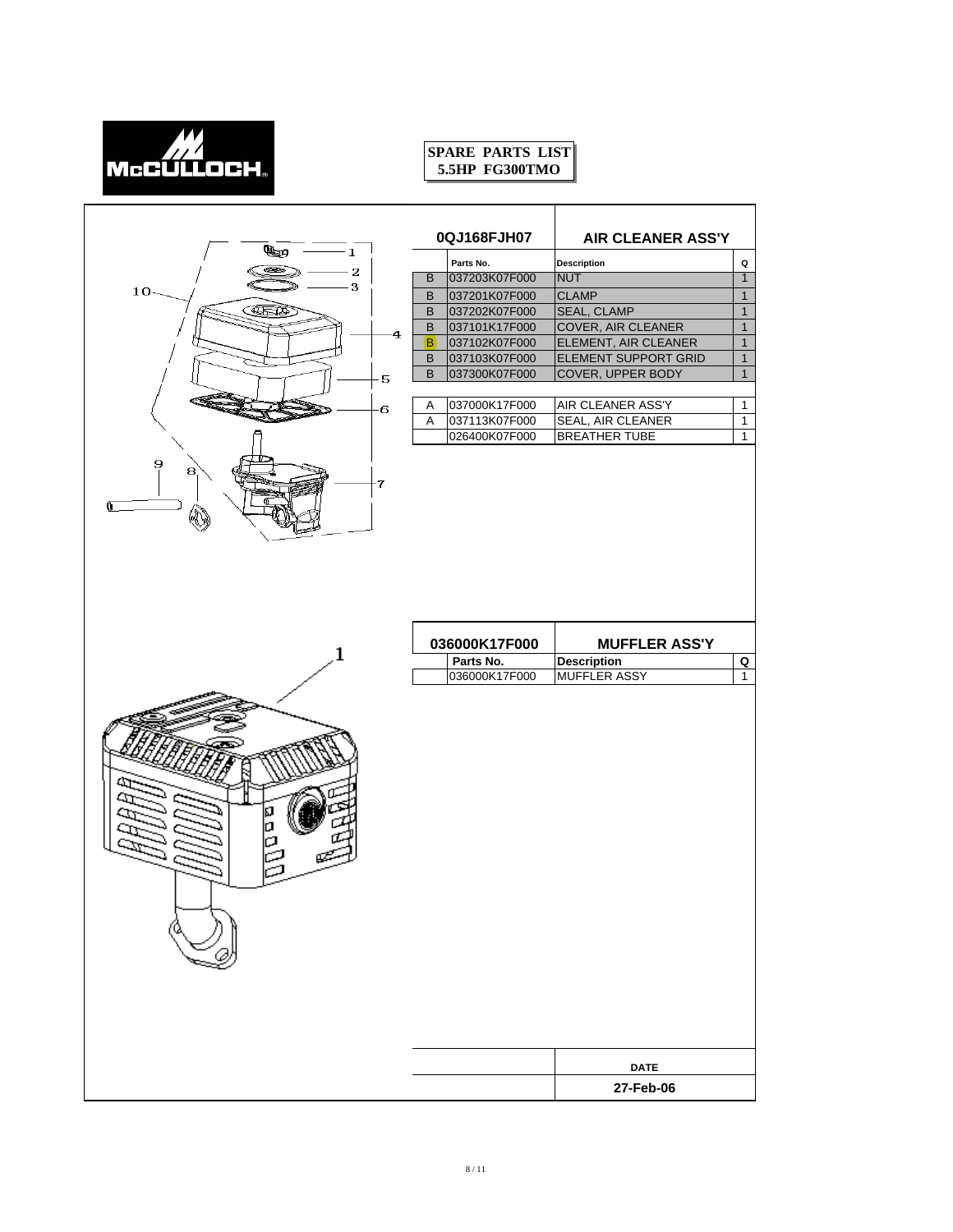

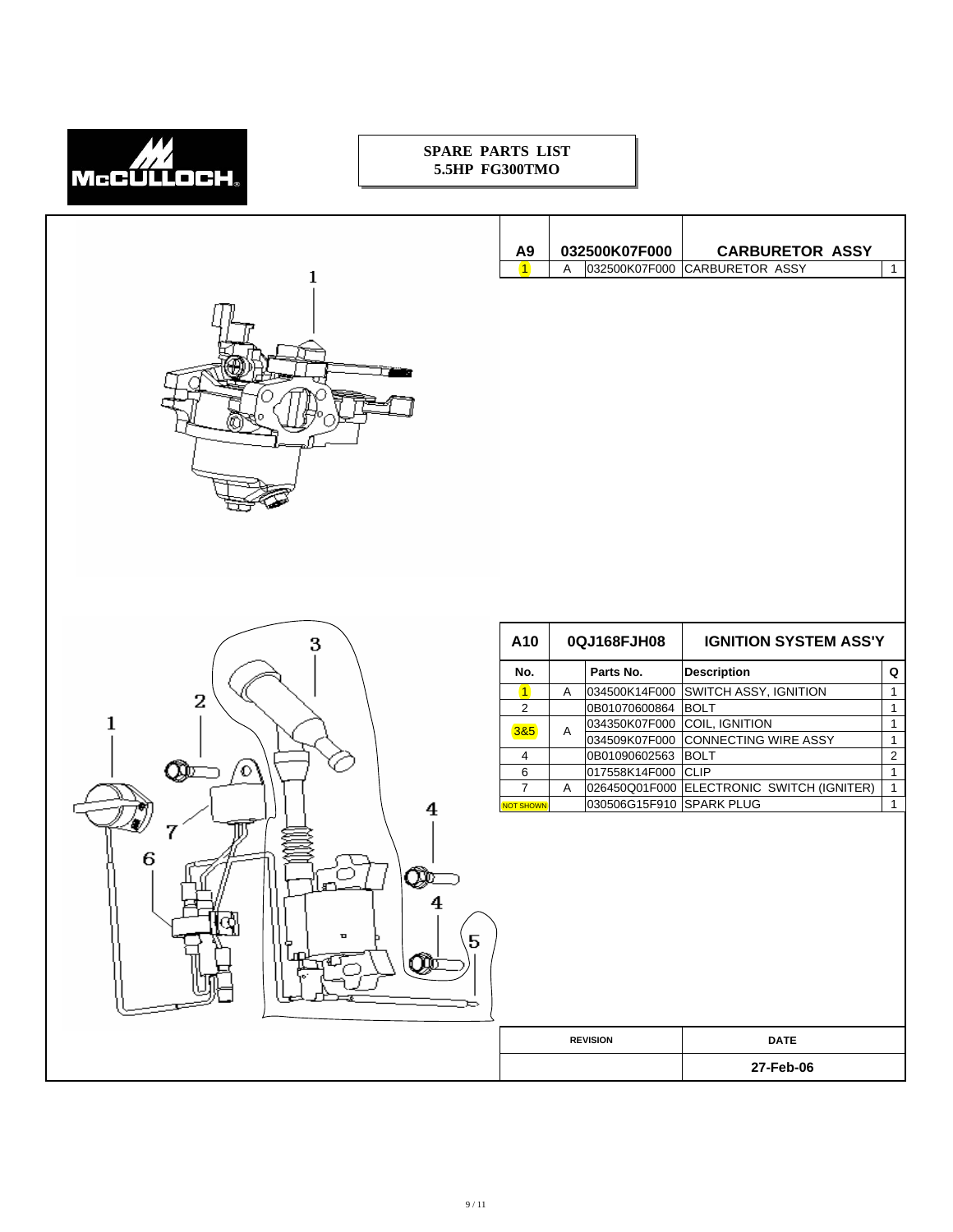# McCULLOCH

#### **SPARE PARTS LIST 5.5HP FG300TMO**



| A11            |              | 0QJ168FJH09   | <b>FUEL TANK ASSY</b>                           |                |
|----------------|--------------|---------------|-------------------------------------------------|----------------|
|                |              |               |                                                 |                |
| 1              | <sub>R</sub> | 032137K07F000 | <b>PLASTIC COVER</b>                            | 1              |
| $\overline{2}$ | <sub>B</sub> | 032138K07F000 | <b>BRACKET</b>                                  |                |
| 3              | <sub>R</sub> | 032139K07F000 | <b>FILTER NET</b>                               | 1              |
|                |              |               | CAN'T BUY NO. 1-3 SOLELY. (PLS PURCHASE NO. 10) |                |
| 10             | A            | 032133K07F000 | COVER ASSY, FUEL TANK                           | 1              |
| 4              | A            | 032104K17F000 | <b>FUEL TANK ASSY</b>                           | 1              |
| 5              |              | 0B04000612564 | <b>NUT</b>                                      | $\overline{2}$ |
| 6              | A            | 032145K07F000 | CONNECTOR                                       | 1              |
| 7              |              | 032134H03F000 | <b>CIRCLIP</b>                                  | $\overline{2}$ |
| 8              | А            | 032135K07F000 | <b>HOSE</b>                                     | 1              |
| 9              |              | 032238K07F000 | <b>JACKET</b>                                   | 1              |
| 11             | A            | 036002B00Y000 | ANTI-VIB. WASHER                                | 3              |

| <b>REVISION</b> | <b>DATE</b> |
|-----------------|-------------|
|                 | 27-Feb-06   |
|                 |             |

 $\Gamma$